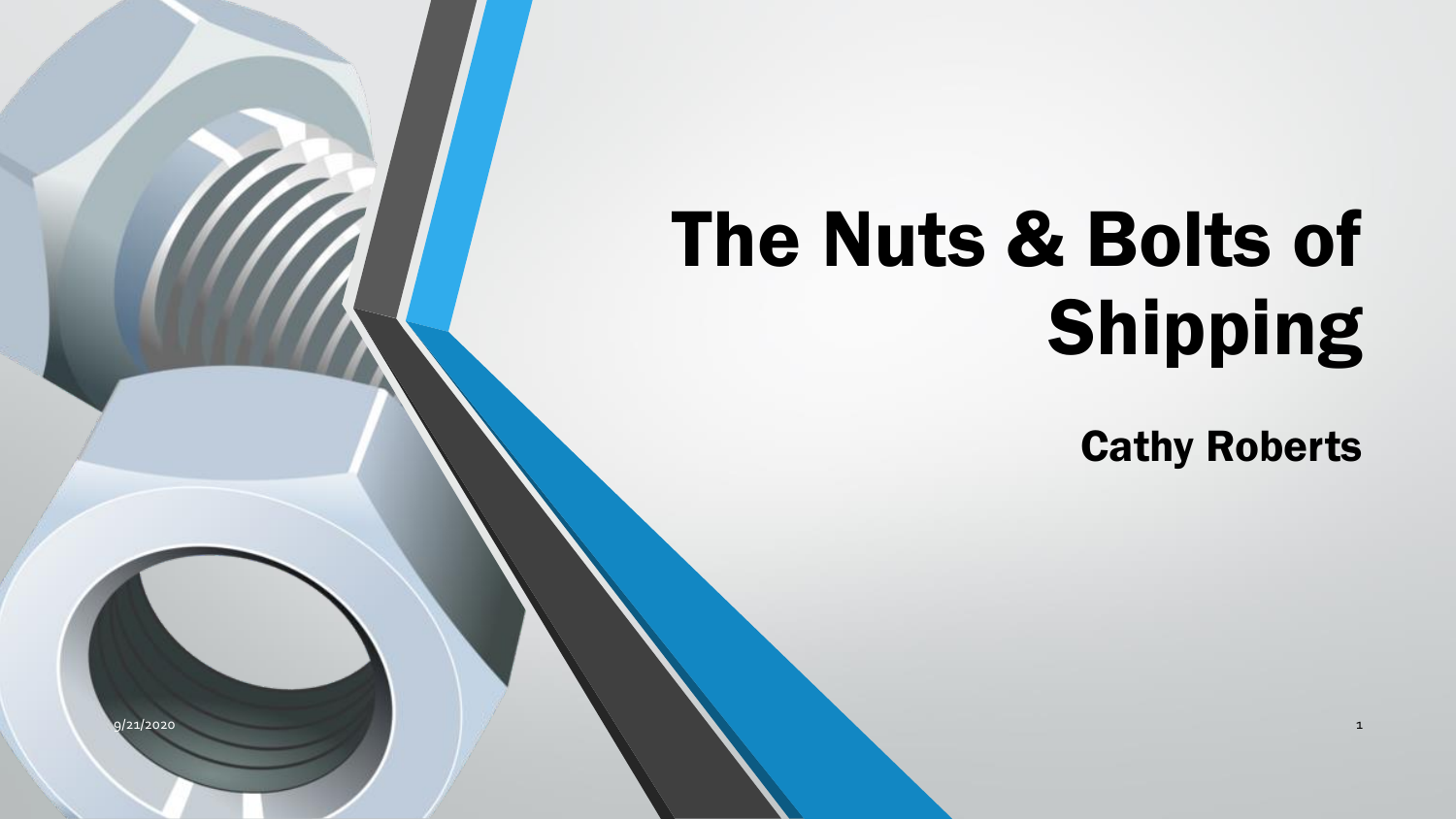### **Outline**

1.Seconds=\$\$\$ 2.Your Return Policy 3.Carrier comparisons 4.Who should absorb shipping costs: Seller vs buyer?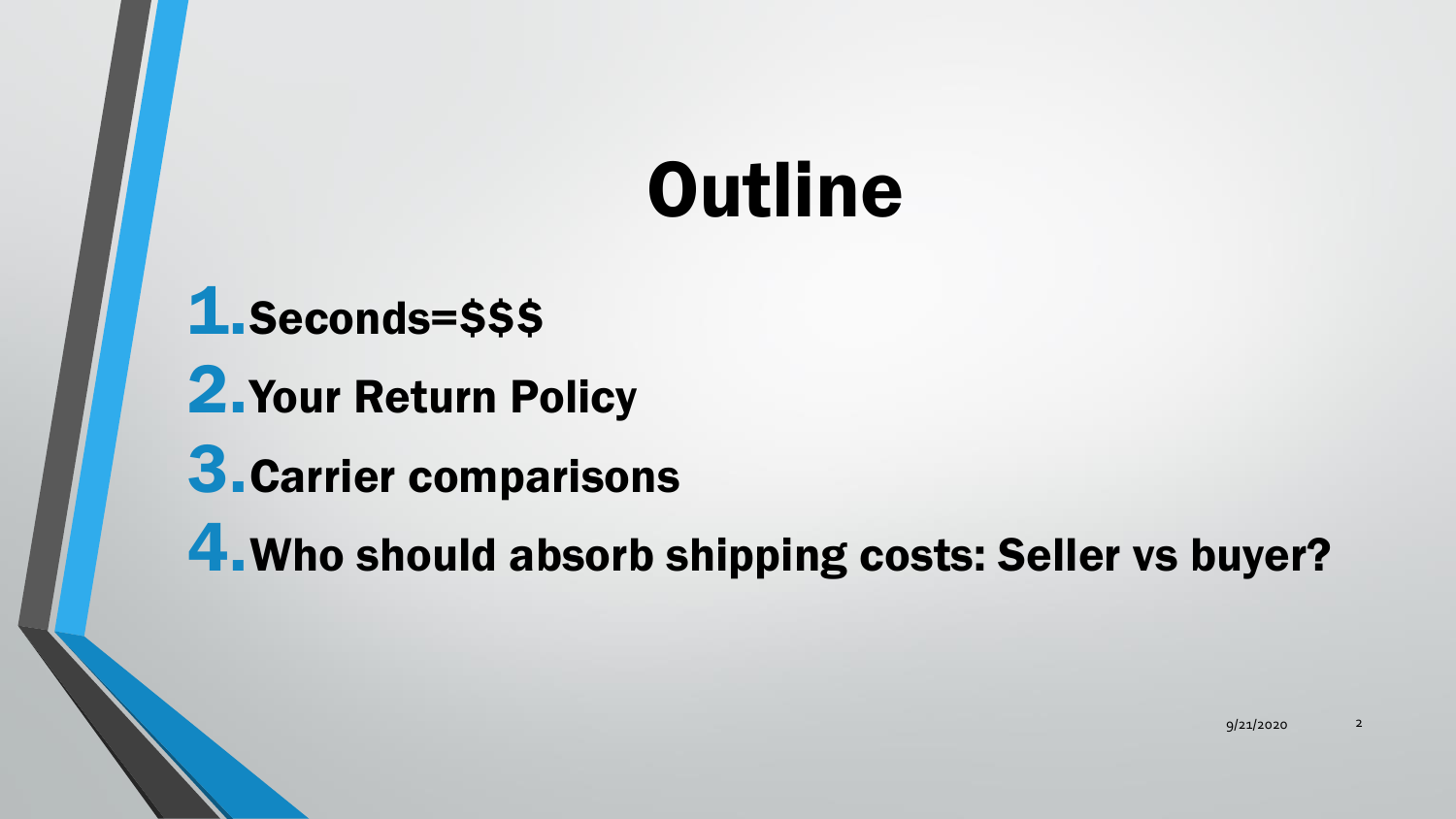### Seconds = \$\$\$

Streamline assembly processes to save time and costs on shipping multiple packages.

Set up a designated workspace for the assembly line

- Arrange packaging and shipping materials systematically for easy assembly.
- Weigh packages
- Prepare invoice and labels for multiple packages
- Do time trials to estimate cost per minute and/or second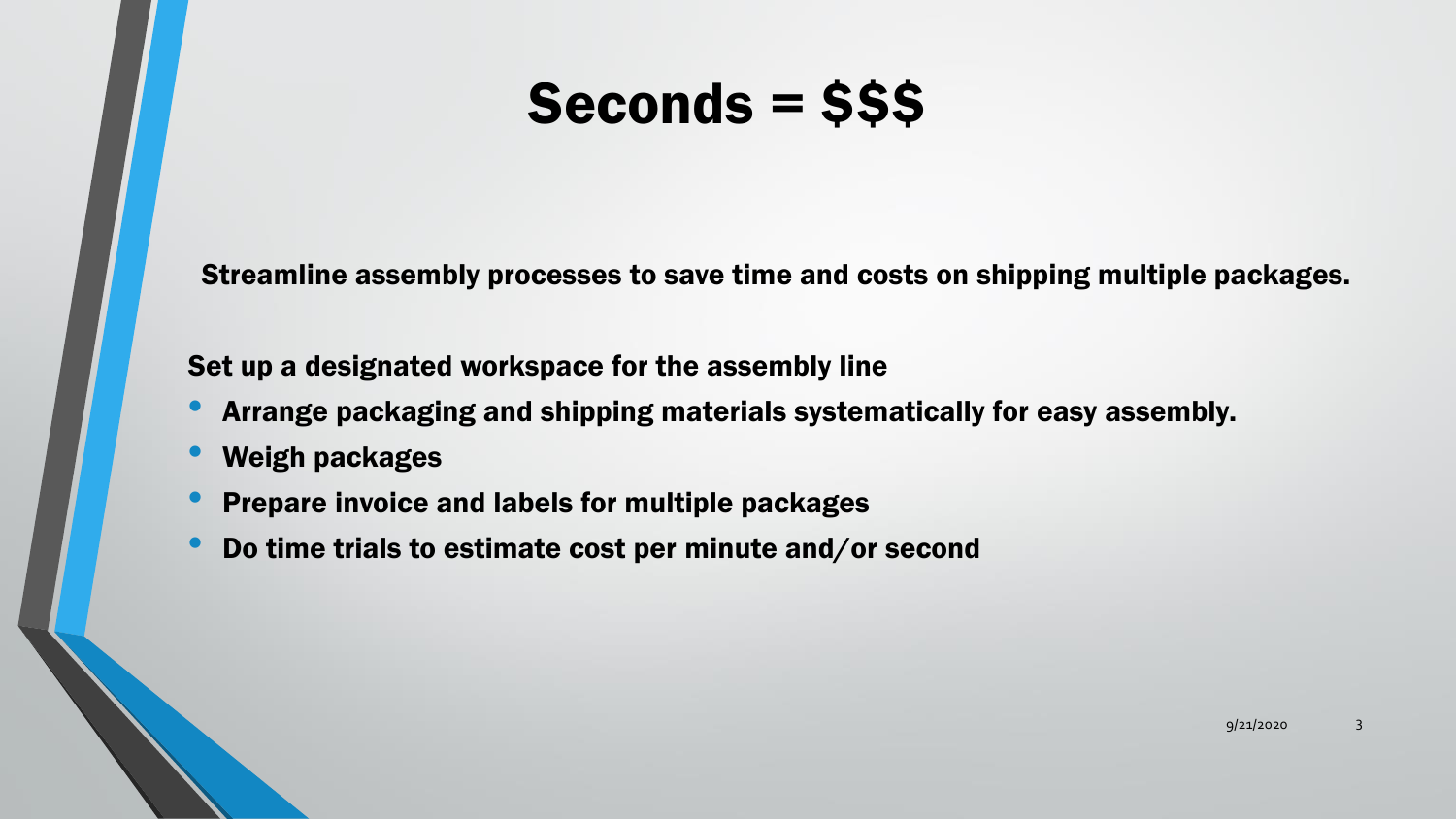### Example of packaging/shipping assembly cost

#### Your hourly rate  $$25.00/hr = $0.42/min = $0.007/sec$

60 min 60 sec

9/21/2020 4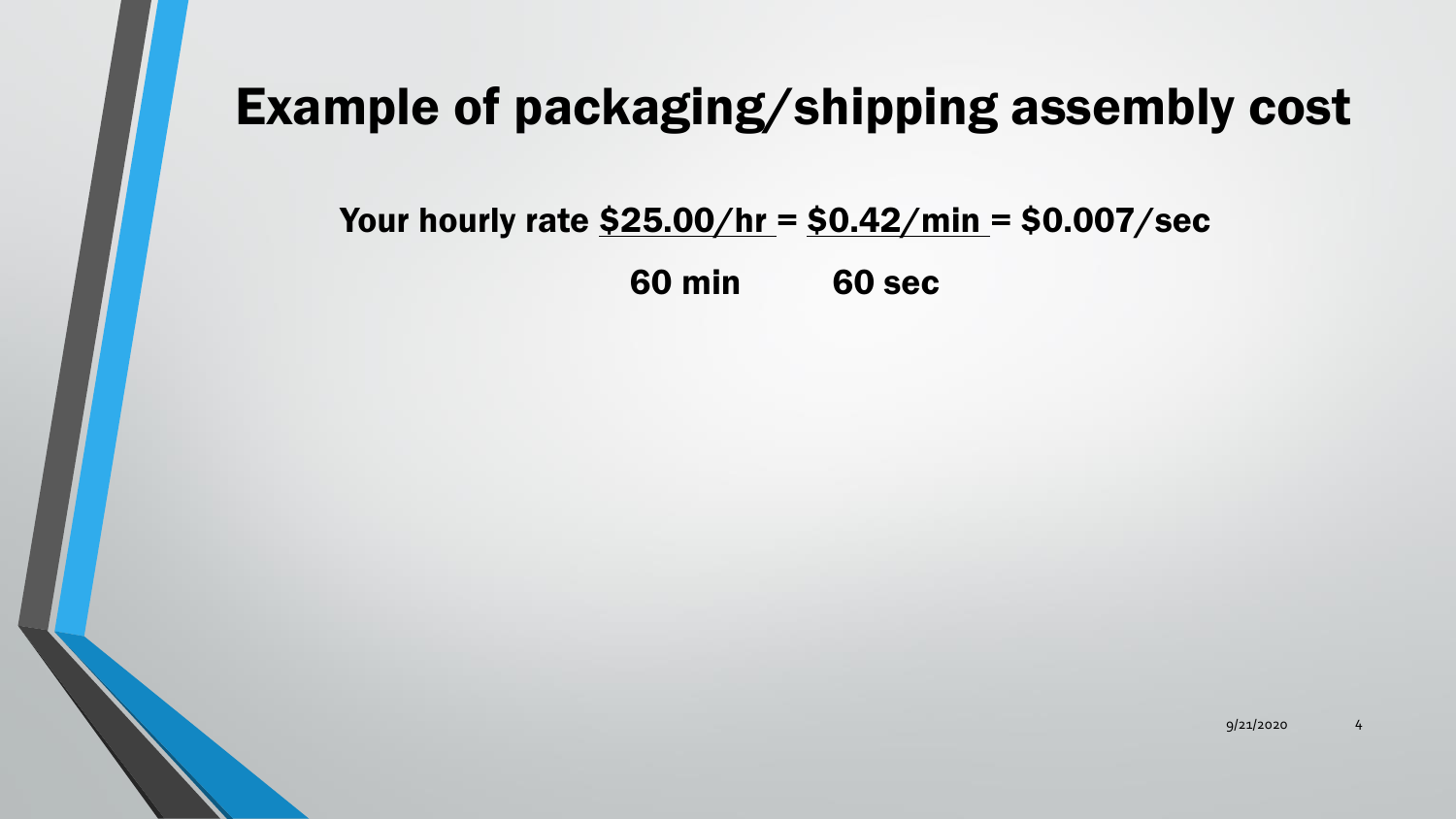### Example of packaging/shipping assembly cost

Your hourly rate  $$25.00/hr = $0.42/min = $0.007/sec$ 

60 min 60 sec

Package product in box = 3 min Outside box, tape, weigh  $= 2$  min Create invoice and print shipping label  $=$  5 min Ship and print label  $=$  5 min

9/21/2020 5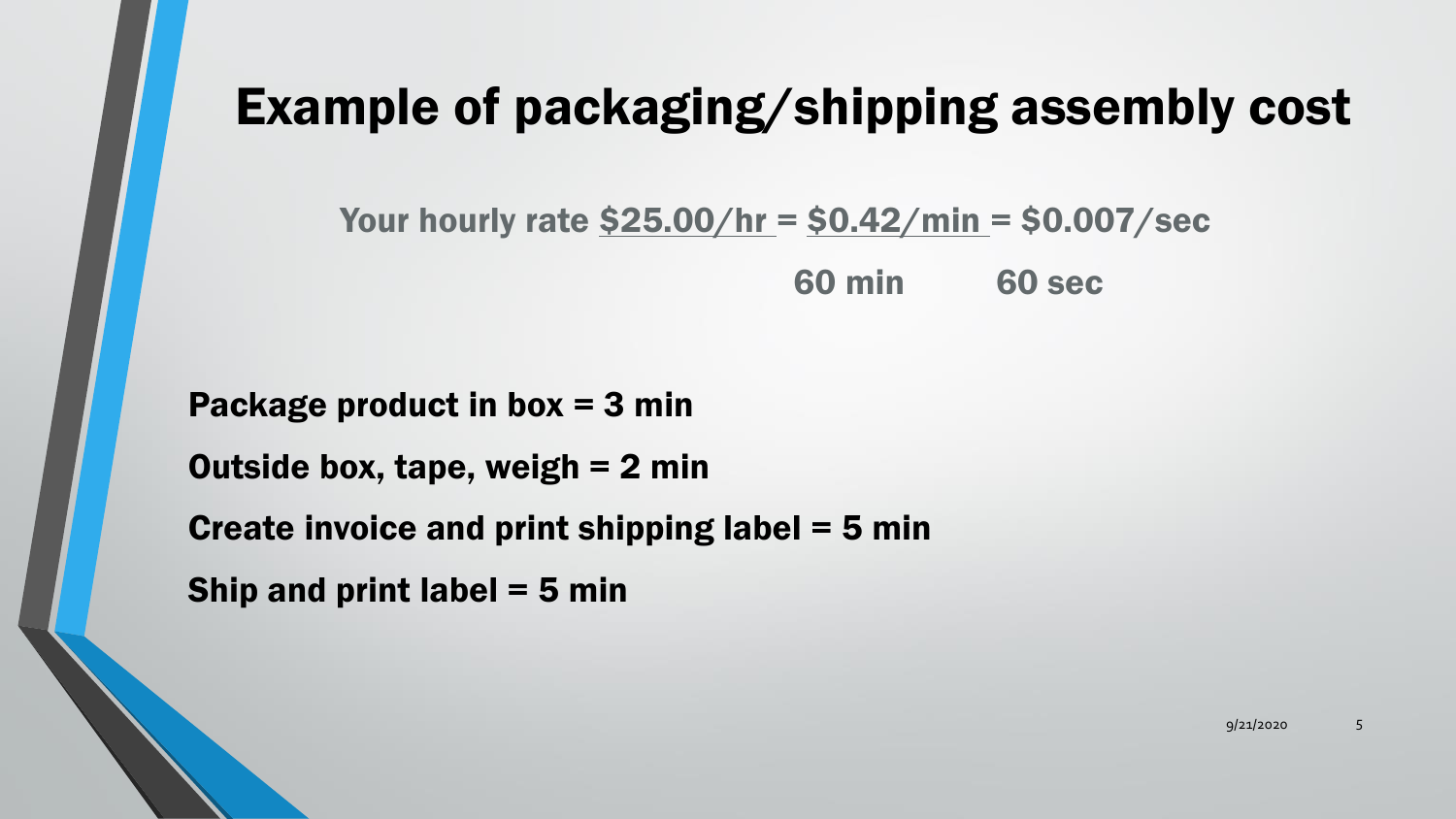### Example of packaging/shipping assembly cost

Your hourly rate  $$25.00/hr = $0.42/min = $0.007/sec$ 

60 min 60 sec

Package product in box = 3 min Outside box, tape, add shipping label, weigh = 2 min Create invoice = 5 min Ship and print label  $=$  5 min

"Handling charge"

15 min  $x$  \$0.42 = \$6.30 per package +shipping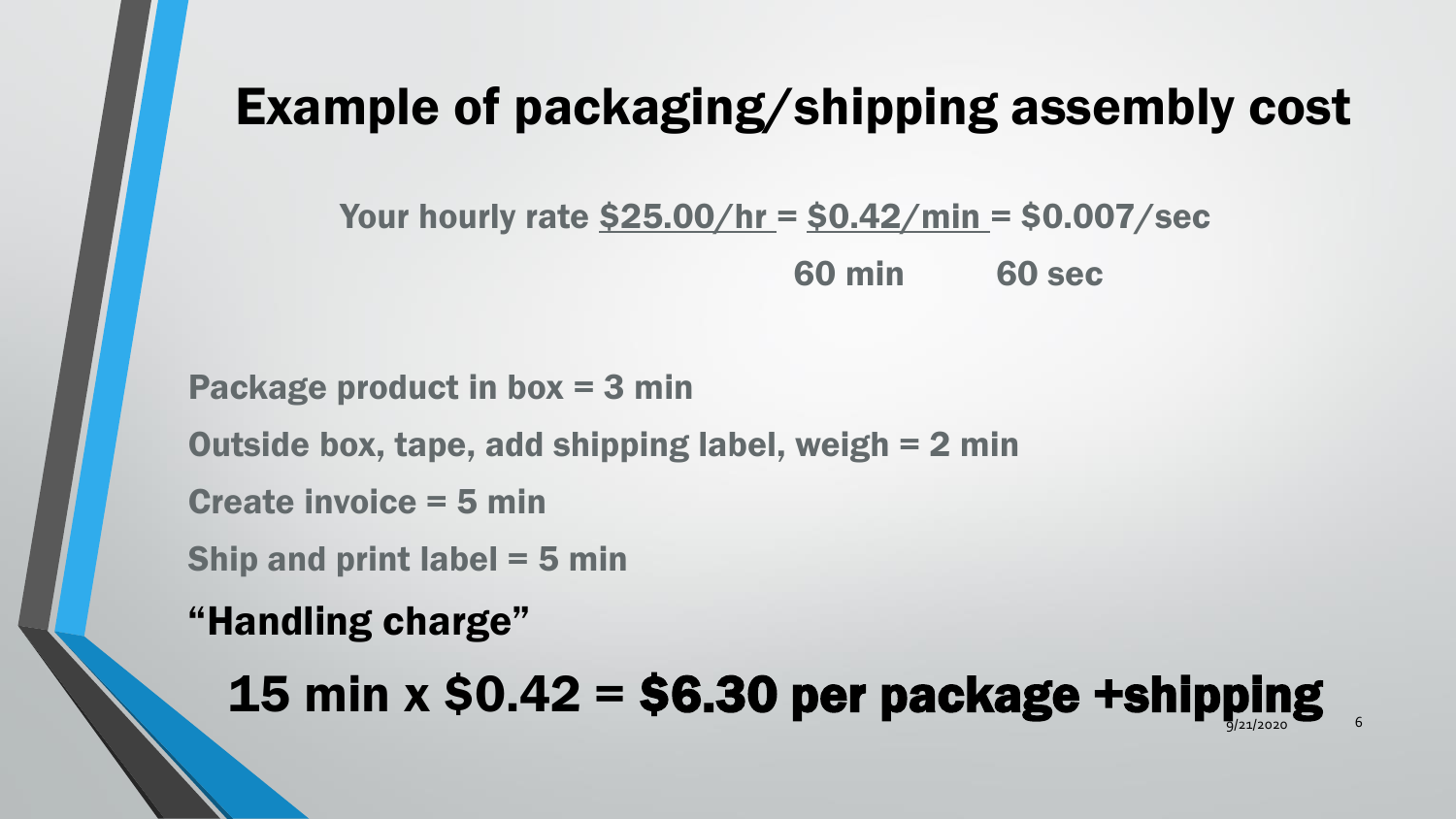# Handling/Shipping Tips

- Utilize free shipping materials from shipping carriers (e.g. boxes, envelope mailers, labels)
- Setup assembly station
- Flex and Seal shipping roll cut, fold, seal
- Zebra thermal printer
- Pack product into a standard or custom shipping box (reduce air!)
- Compare carriers and discounts available
- More volume = additional discounts and services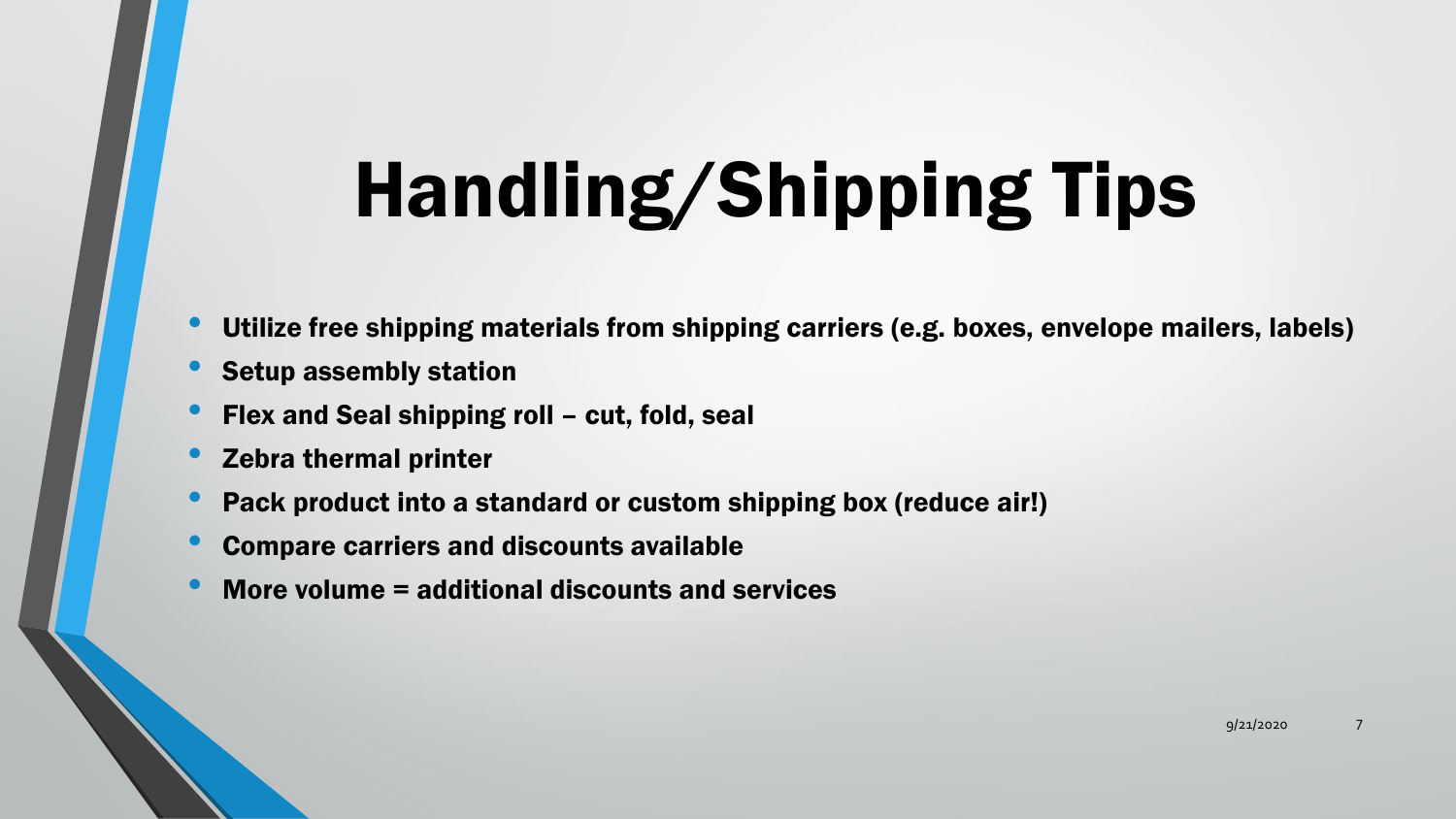### Return Policy

### "68% of customers review a Return and Refund Policy before they make a purchase from an online store."



 $9/21/2020$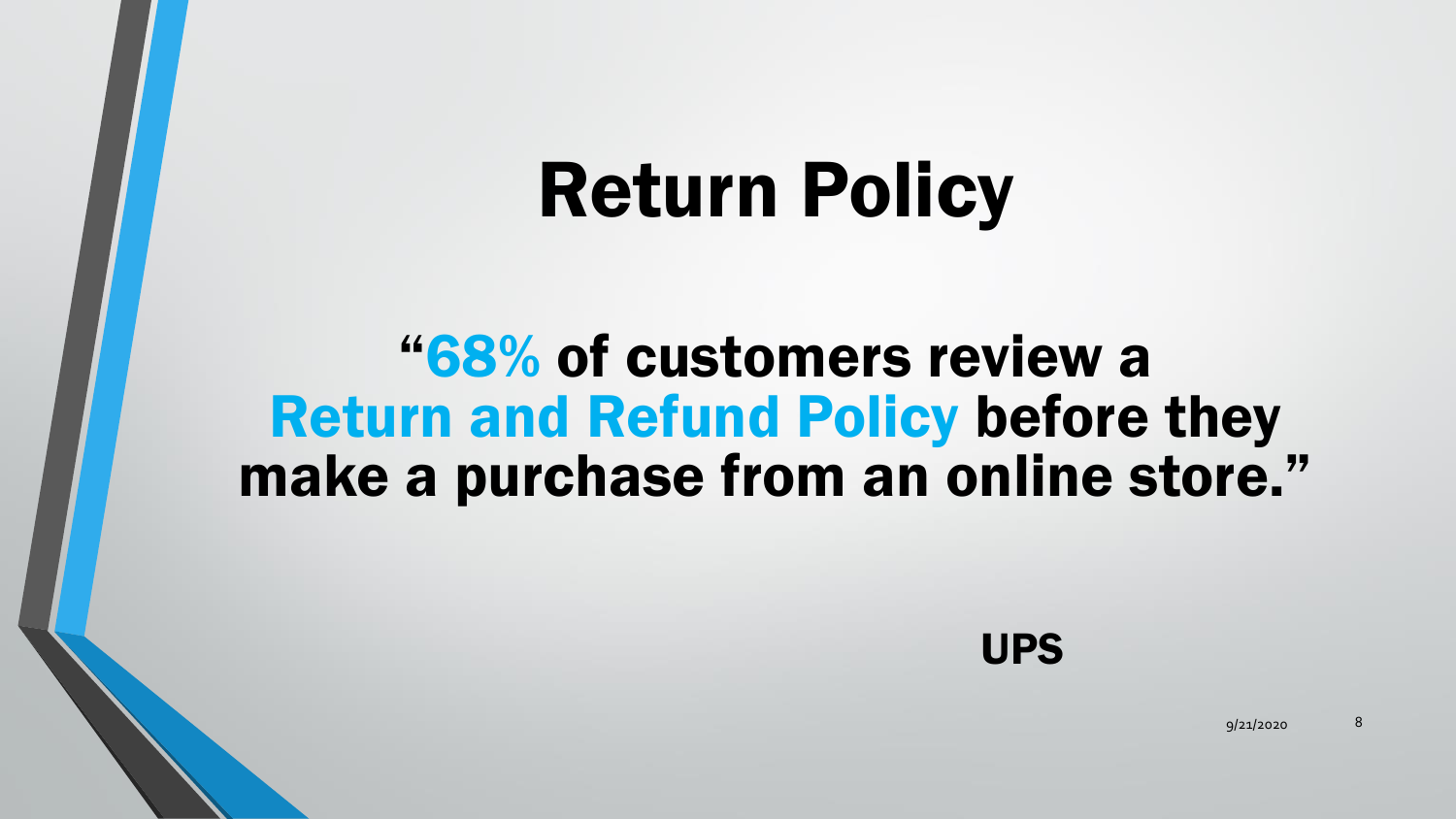## Top 6 reasons for returns:

- **1.** Incorrect product or size
- **2.** The customer decided product was no longer needed or wanted
- **3.** No reason for return given
- 4. Product did not match description
- 5. The product did not meet the customer's expectations
- **6.** Received incorrect product or size

Internet Merchants Association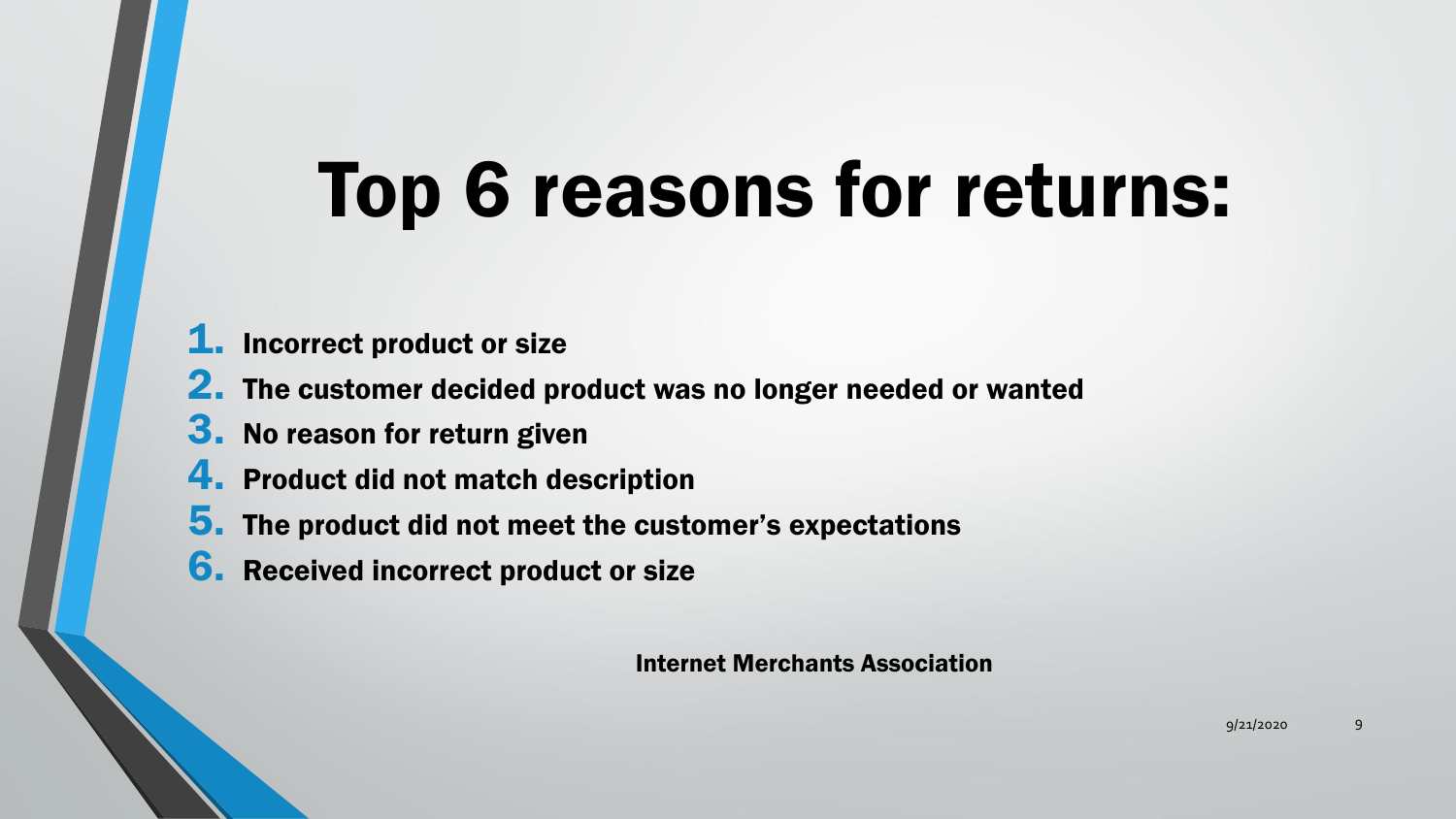### What is a Return Policy?

Response to customer who wants to return a purchased item for cash, receive a replacement product or store credit.

Defines what recourse the customer will have.

Clarifies the logistics of the return process and who pays for delivery costs.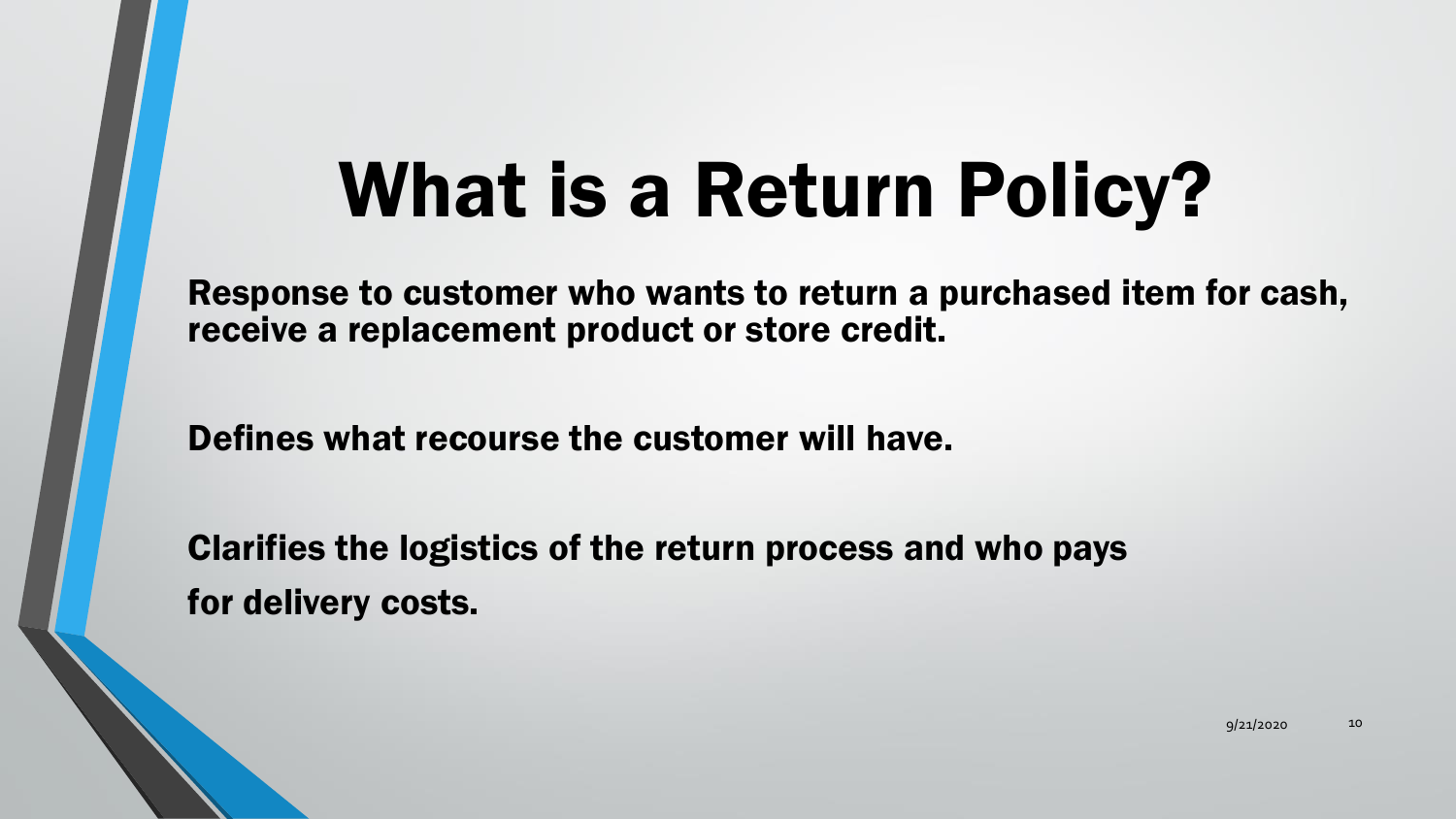### Considerations for writing your return policy

<https://www.shopify.com/blog/return-policy#policy>

- Which items can be returned, and which cannot (i.e. final sales)
	- Consider product type (e.g. food spoilage, defects)
- Time limits and warranty periods on returning items
- Are refunds available?
	- In what form? (e.g. cash, credit, replacement)
	- 100% refund or percentage of purchase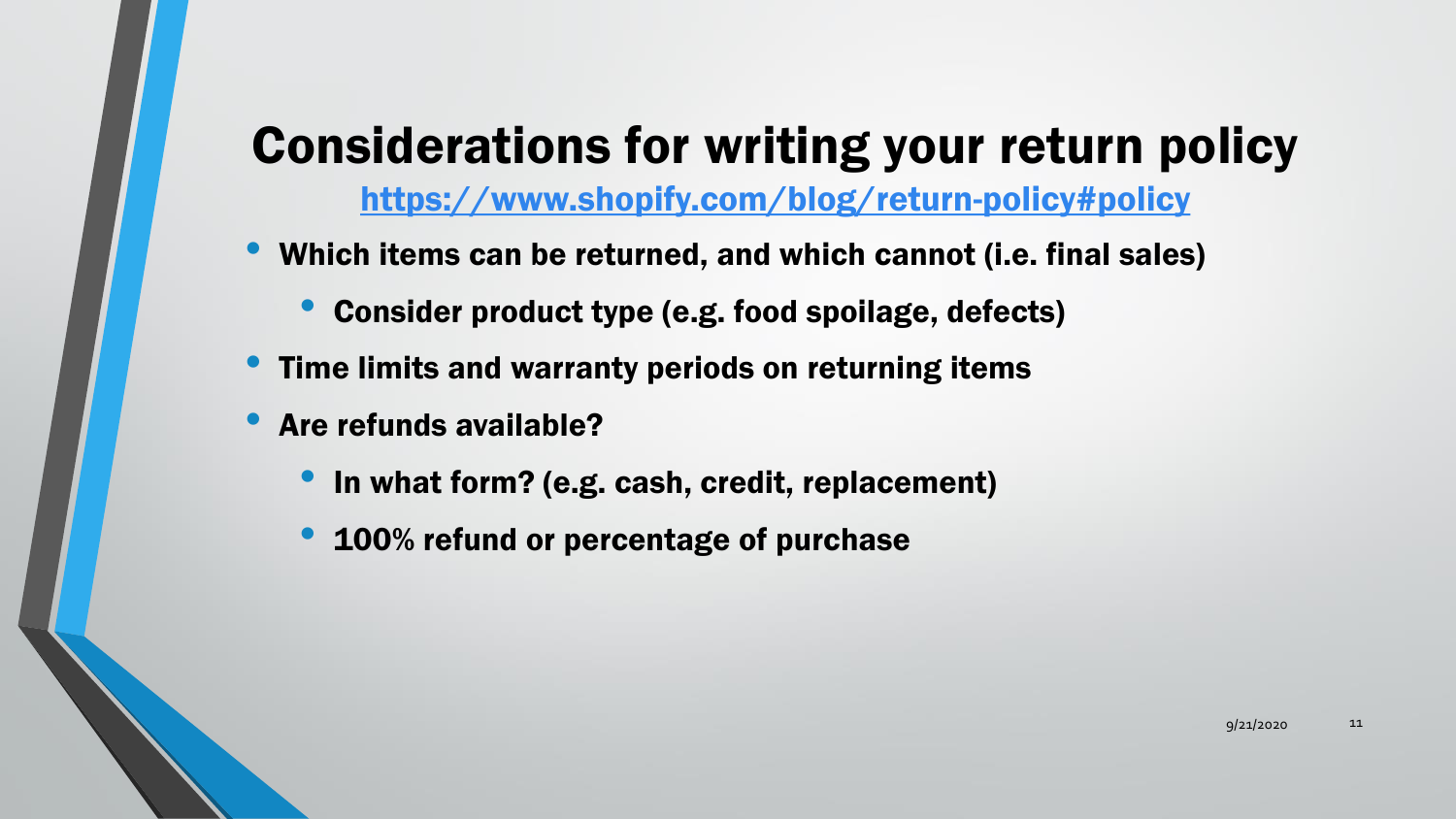### Considerations for writing your return policy

<https://www.shopify.com/blog/return-policy#policy>

- Which items can be returned, and which cannot (i.e. final sales)
	- Consider product type (e.g. food spoilage, defects)
- Time limits and warranty periods on returning items
- Are refunds available?
	- In what form? (e.g. cash, credit, replacement)
	- 100% refund?
- Who is responsible for shipping cost of items?
- **Return logistics**
- Marketplace requirements

9/21/2020 12

• Templates available online for guidance and to customize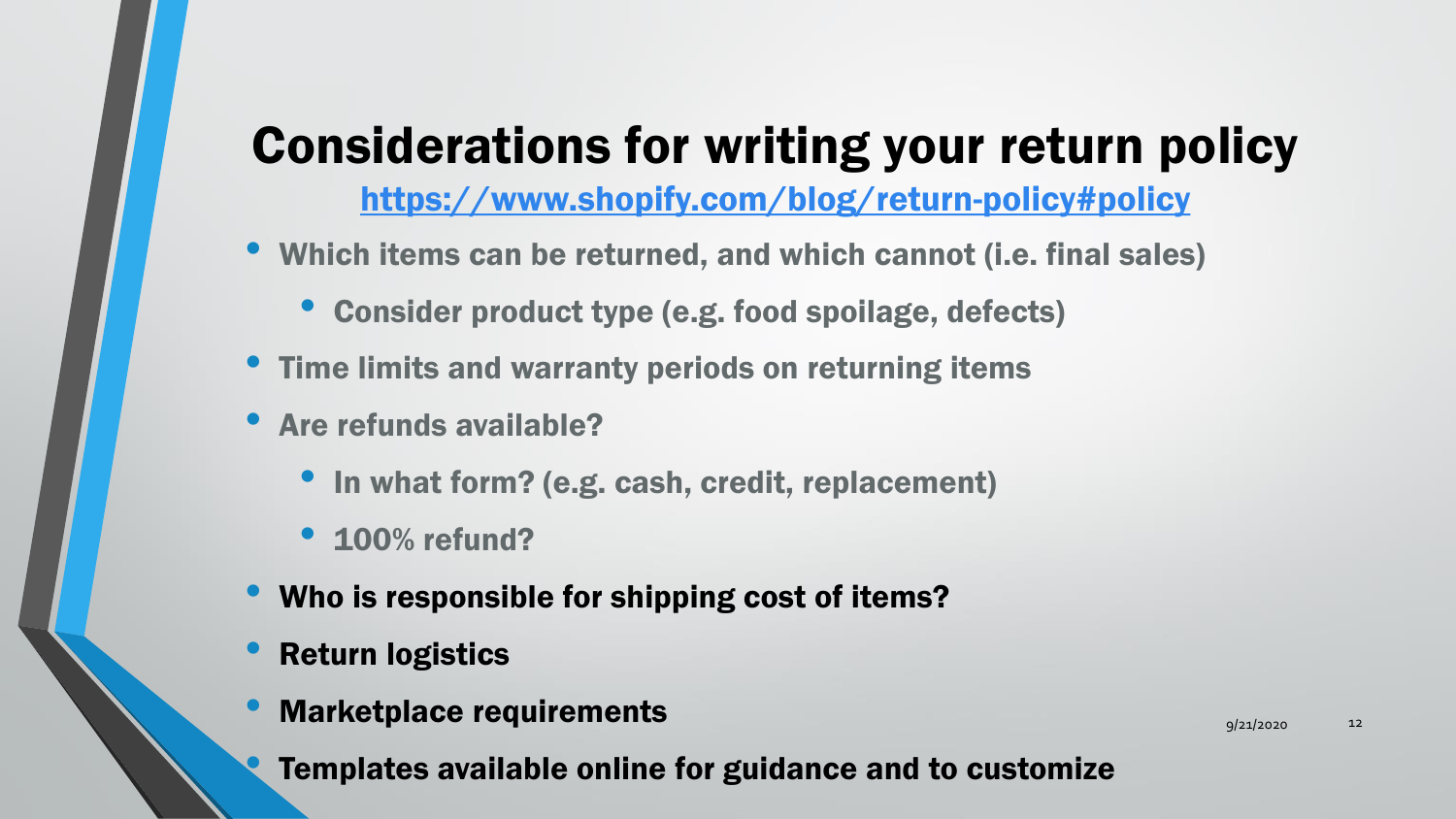## Shipping Comparisons

<https://fitsmallbusiness.com/fedex-vs-ups-vs-usps/>



9/21/2020 13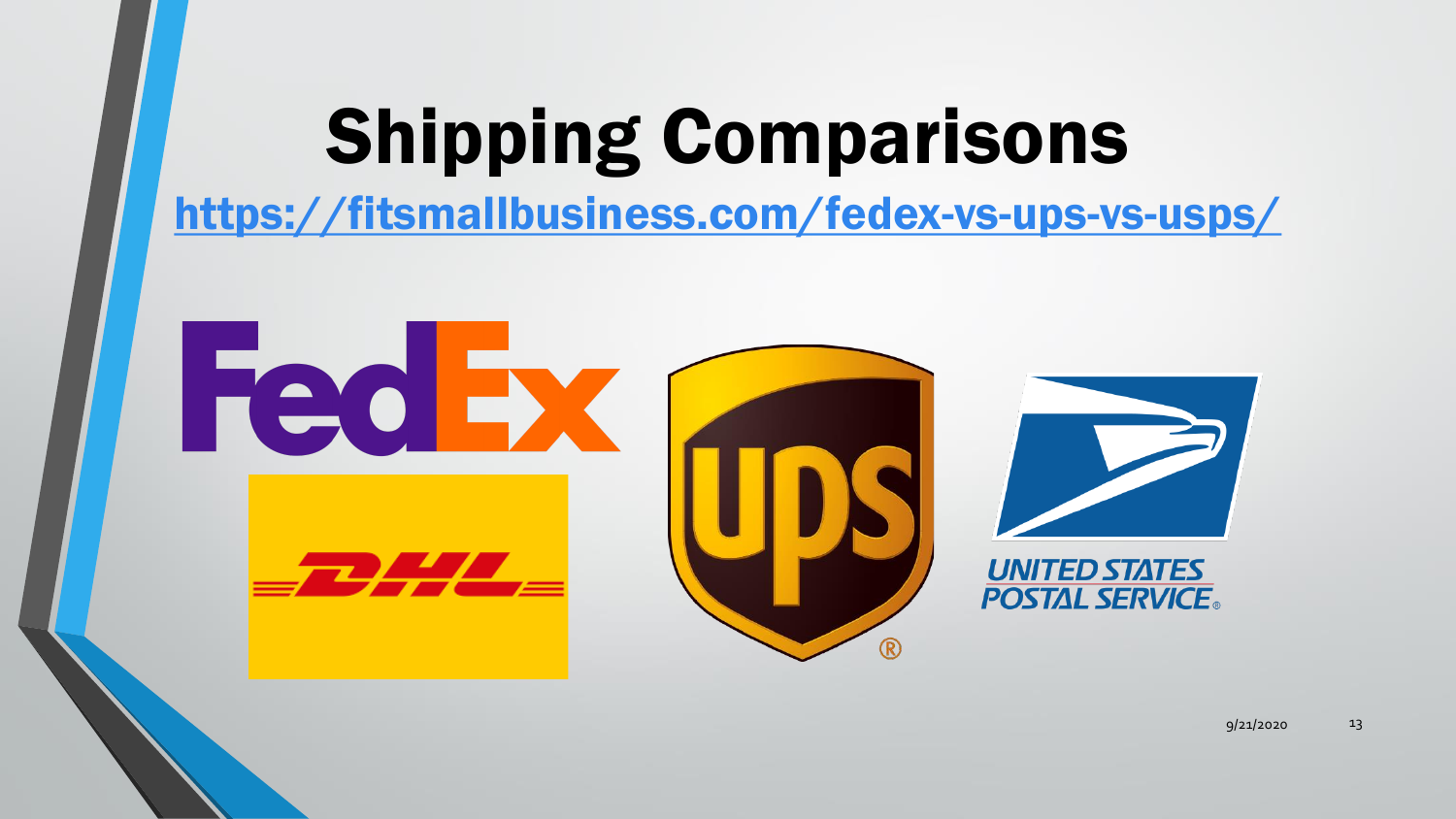

**UNITED STATES POSTAL SERVICE** 

Parcel post  $-1$ <sup>st</sup> class and ground 2-8 days delivery

Parcel Select – includes delivery confirmation & volume discounts

Media Mail – Books, CDs, video tapes, computer programs

Library Mail- Discounts for libraries

Bound printed matter – less than 15 lbs

Priority – Free shipping supplies. 1-3 day delivery; Max 70 lbs

Envelope \$7.75

• Small box \$8.30

- Med box \$15.05
- Large \$21.10
- Regional boxes available with additional discounts

Priority Express - 2 days; Max 70 lbs

- **Free shipping supplies**
- Rates start at \$26.35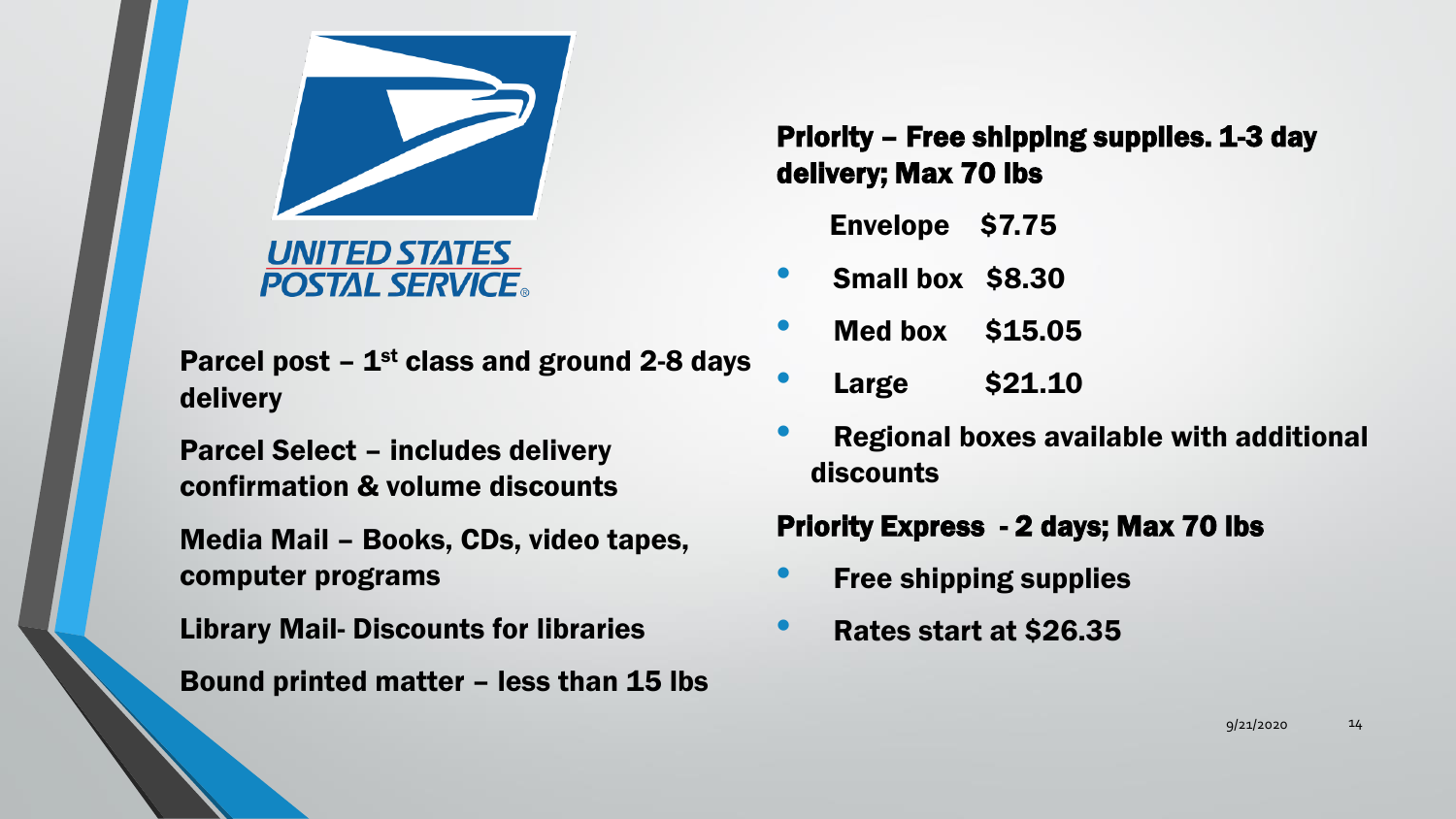

# Other USPS Services

- Click & Ship Labels
- Discounted packaging shipping supplies
- Business Reps available to help tailor your needs.
- Insurance included

\*Priority – up to \$50 insured

- \*Priority Express up to \$100 insured
- \*Proof of mailing, tracking, signatures, etc.
- \*"Return" label support
- \* No residential surcharge
- \* Military and Diplomatic
- \* International shipping with easy custom forms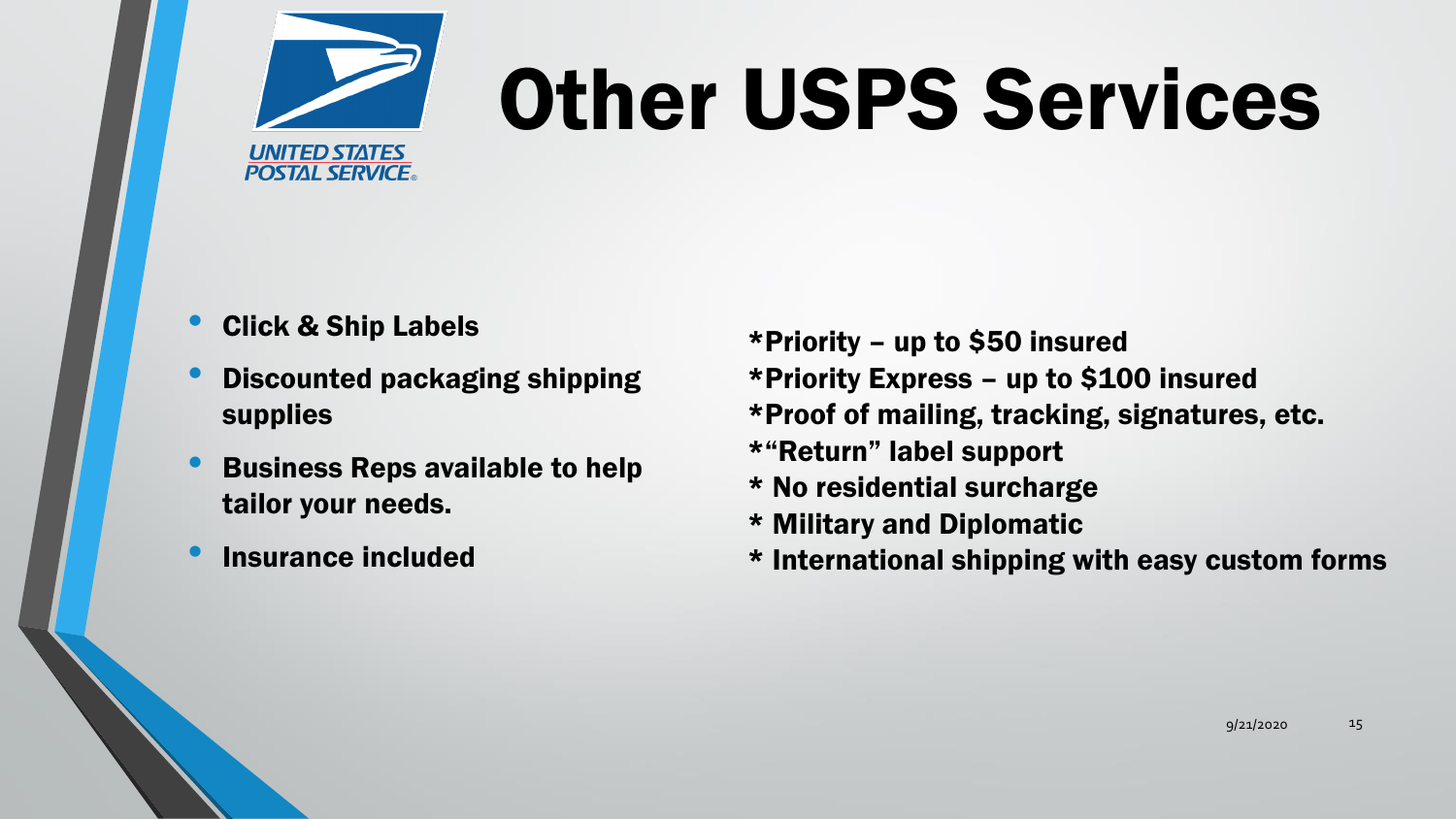- Next Day Early Air -delivery approx. by 8:00 am
- Next day Air delivery approx. by 10:30 am
- Next Day Air Saver guaranteed by next day
- $\bullet$ 2<sup>nd</sup> Day Early Air approx. by 8:00 am
- 2<sup>nd</sup> Day Air -2 business days
- 3 Day Air
- UPS ground delivered 1-5 days
- Military and Diplomatic

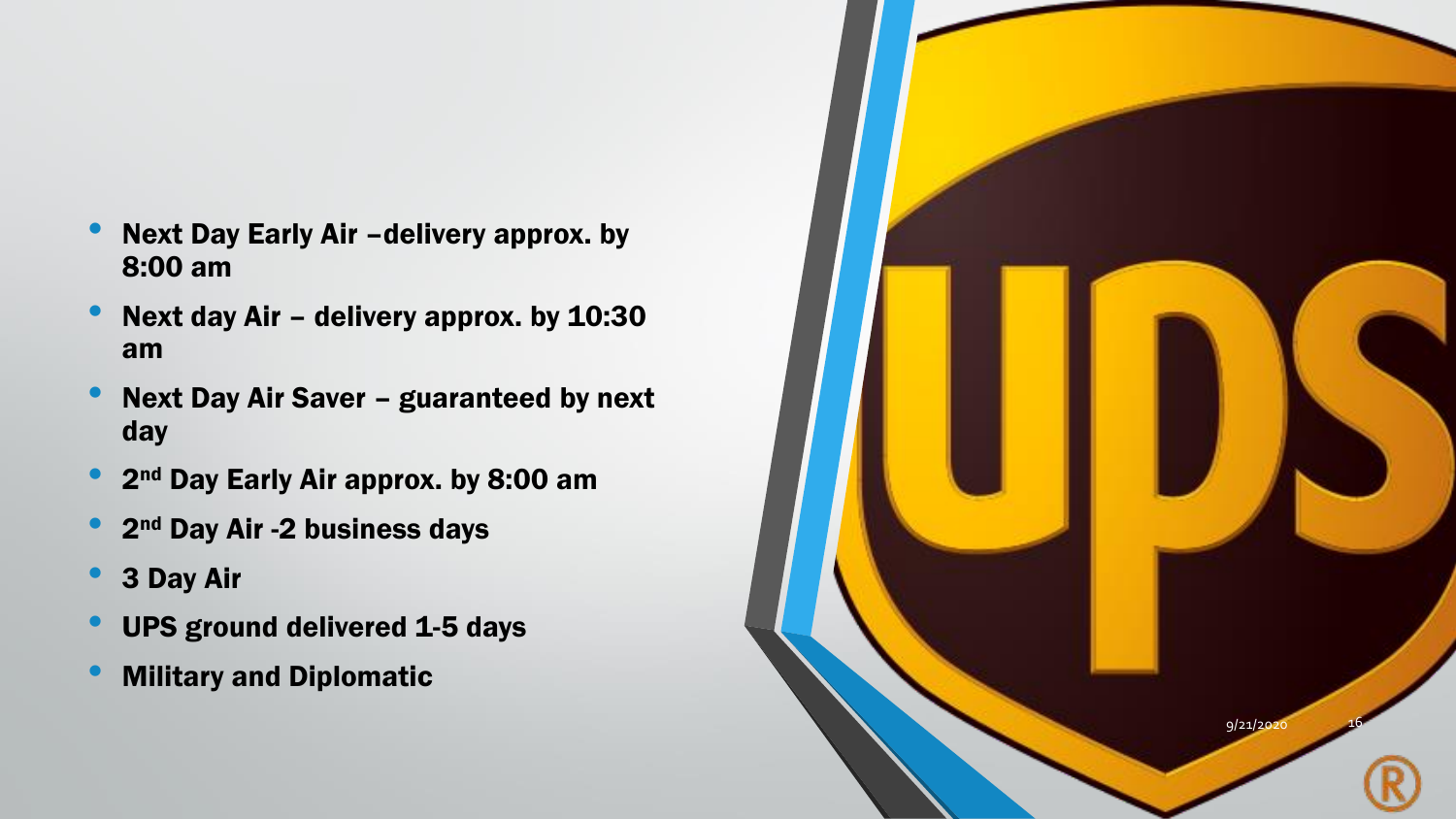

- UPS Returns Technology and "reverse" logistics
	- Return requests directly connected from your website
- Promo discounts "Appreciation" and flat rates
- Automated UPS notifications and tracking to your customers
- Small business savings on packaging and shipping supplies
- Insurance liability for damaged or lost goods up to \$100
- Surcharge on residential delivery \$3.25 per delivery
- "Smart Pickup"

Monthly fee

Able to call for pickup same day

- \*Insurance included for free up to \$100
- 9/21/2020 17 **Extensive domestic and international** online shipping support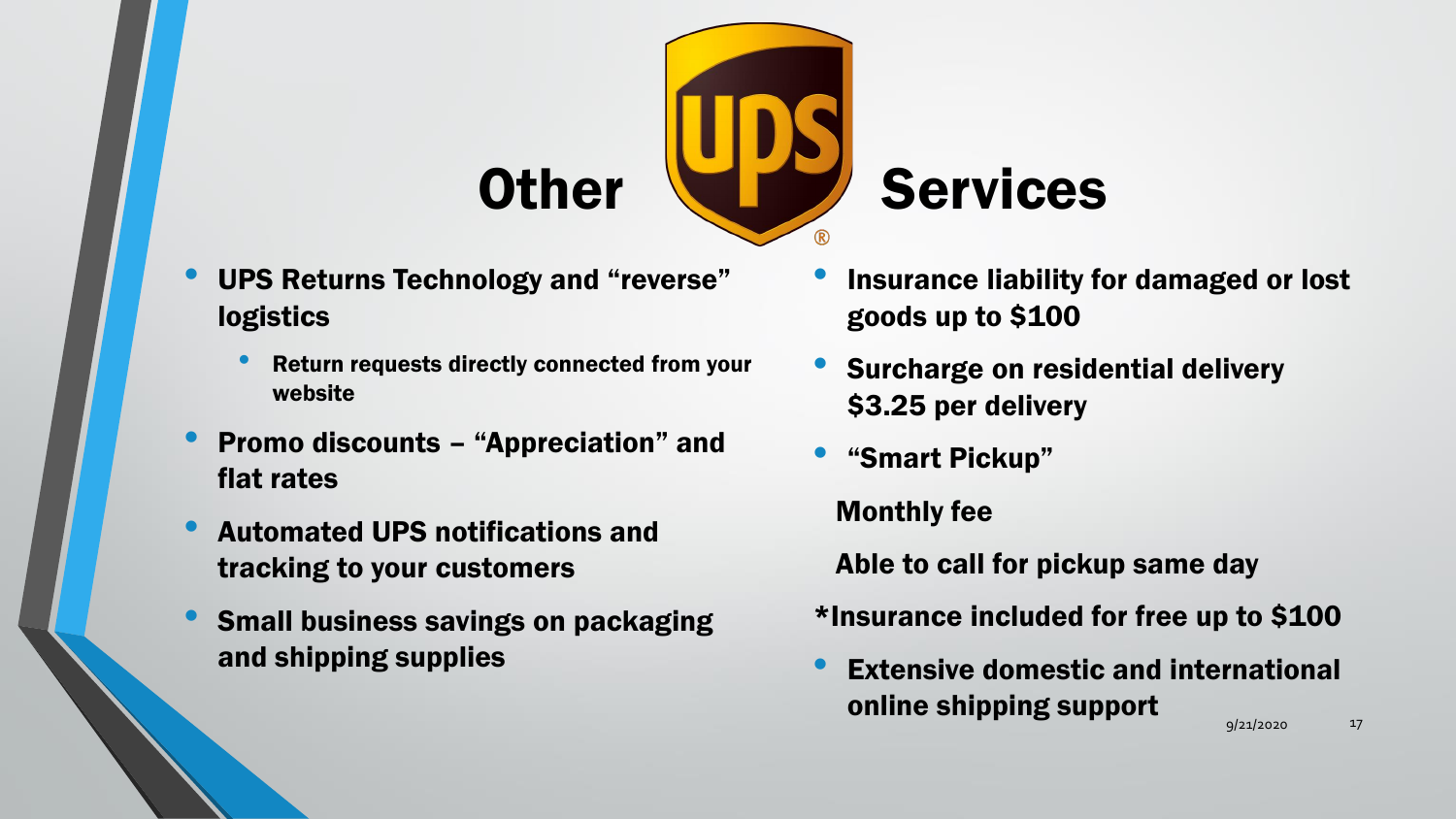# Fed Ex

- Same day
- **Same Day City**
- First Overnight arrives approx. by 8:00 am most areas
- Priority Overnight arrives approx. by 10:30 am most areas
- Standard Overnight arrives approx. by 8:00 pm
- 2 day AM
- 2 day
- **Express saver**
- Ground 1-7 days
- Military and Diplomatic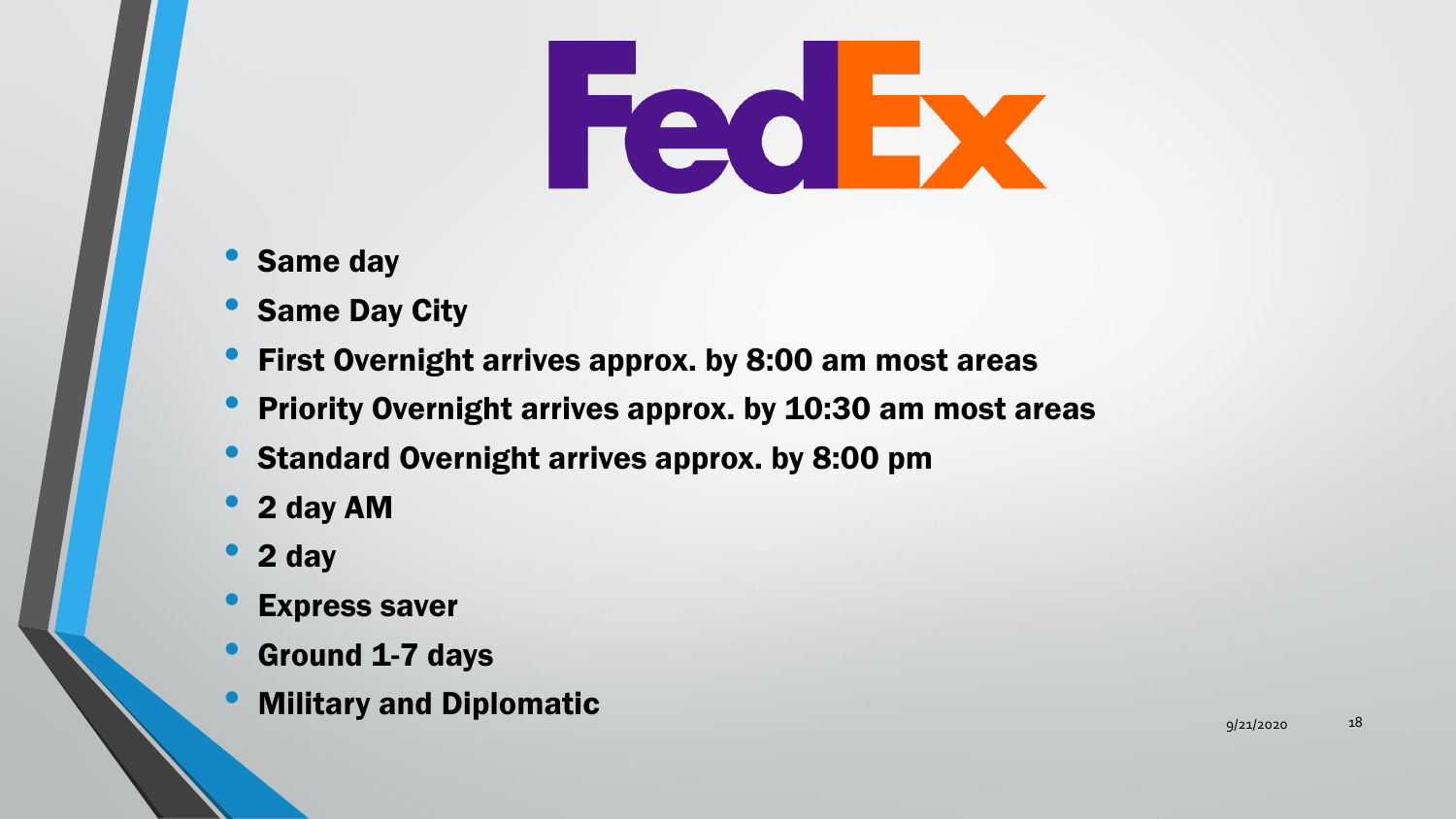# Other Fed Ex Services

- Simplified return labels can be connected to your website
- Promo discounts
- Small business savings on packaging and shipping supplies
- FedEx Ground Automated Pickup (24 hour notice) Monthly Fee
- Insurance liability for damaged or lost goods up to \$100
- Surcharge for residential delivery \$4.40 per delivery
- Website difficult to navigate, although online support available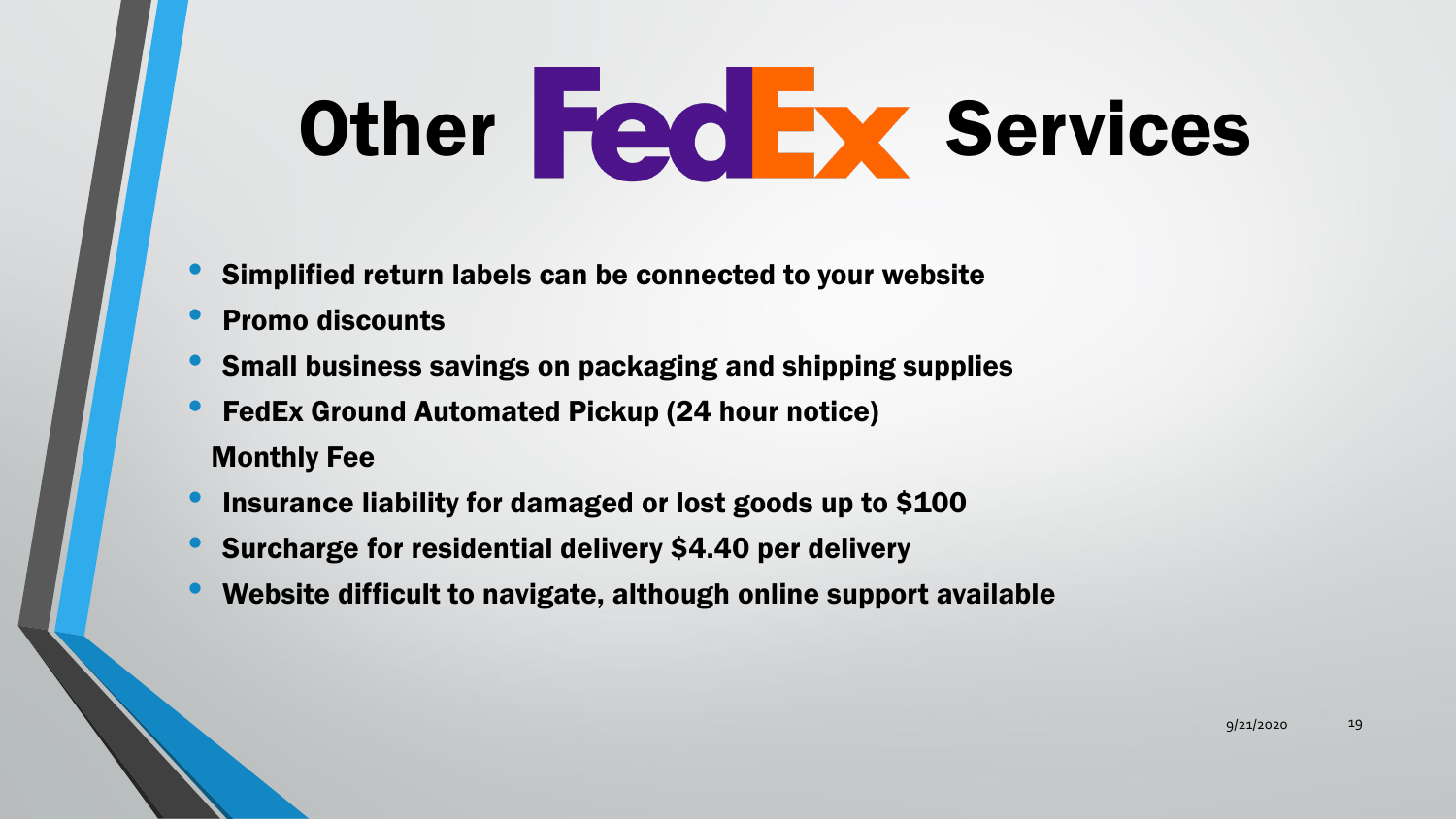

#### Dalsey, Hillblom, Lynn

- World's leading courier service
- Domestic Express services
- **Extensive Online business support**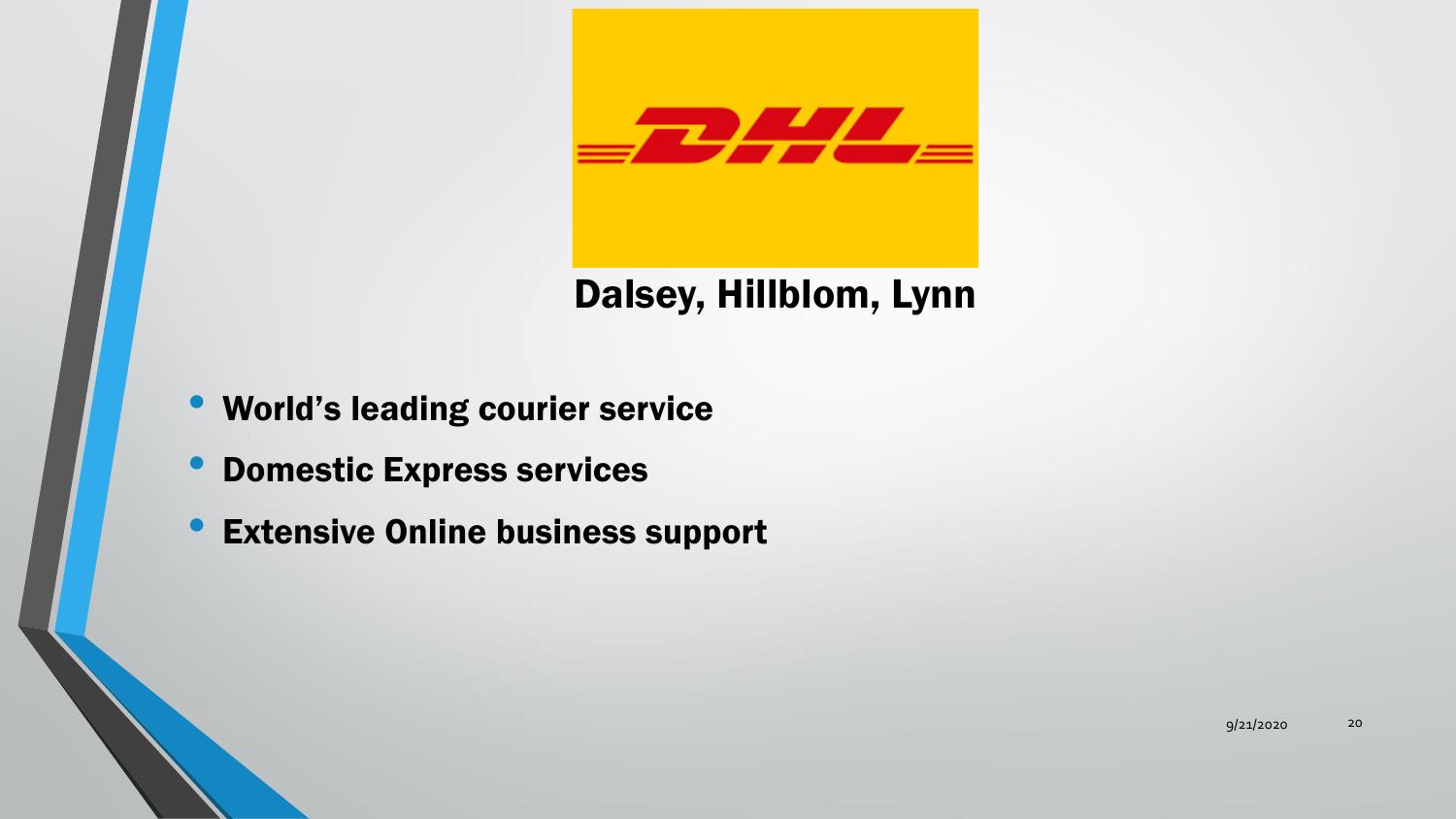### Who should pay for shipping? Seller vs Buyer?

### 61% of shoppers abandon shopping carts because of high or unexpected delivery charges. It is the #1 reason shoppers give for backing out of an online sale.

The Baymard Institute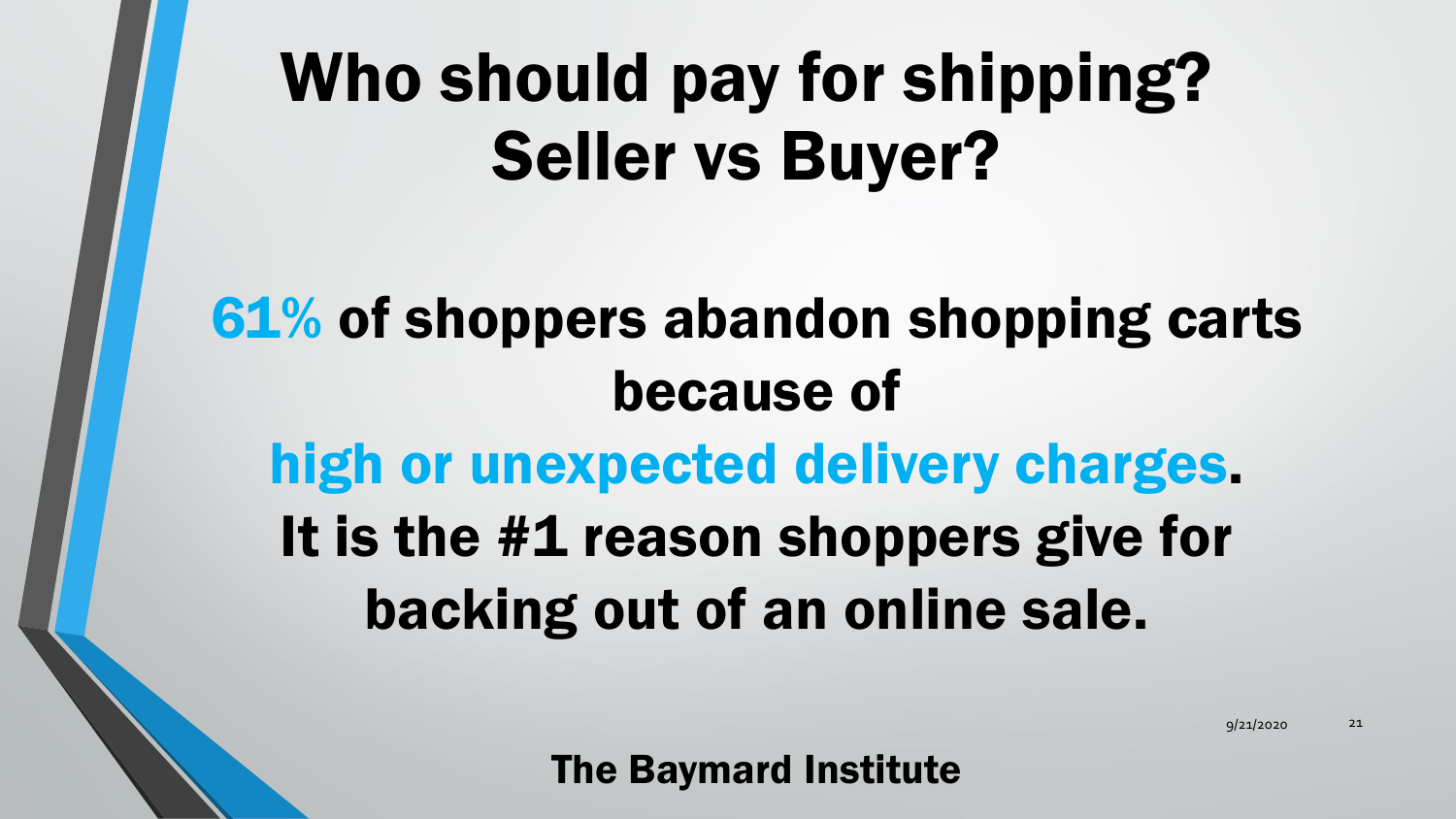# Conditional Free Shipping

- Add conditions to your free shipping, such as minimum order value, select items, or economy delivery.
- Set order amount with order value limit

Take your average order amount and set your minimum order value 15% to 20% higher

• "This encourages shoppers to spend a little more to save on shipping. Amount should be low enough to be perceived as a promotion but high enough so you aren't losing money."

-John Lawson , eBay Powerseller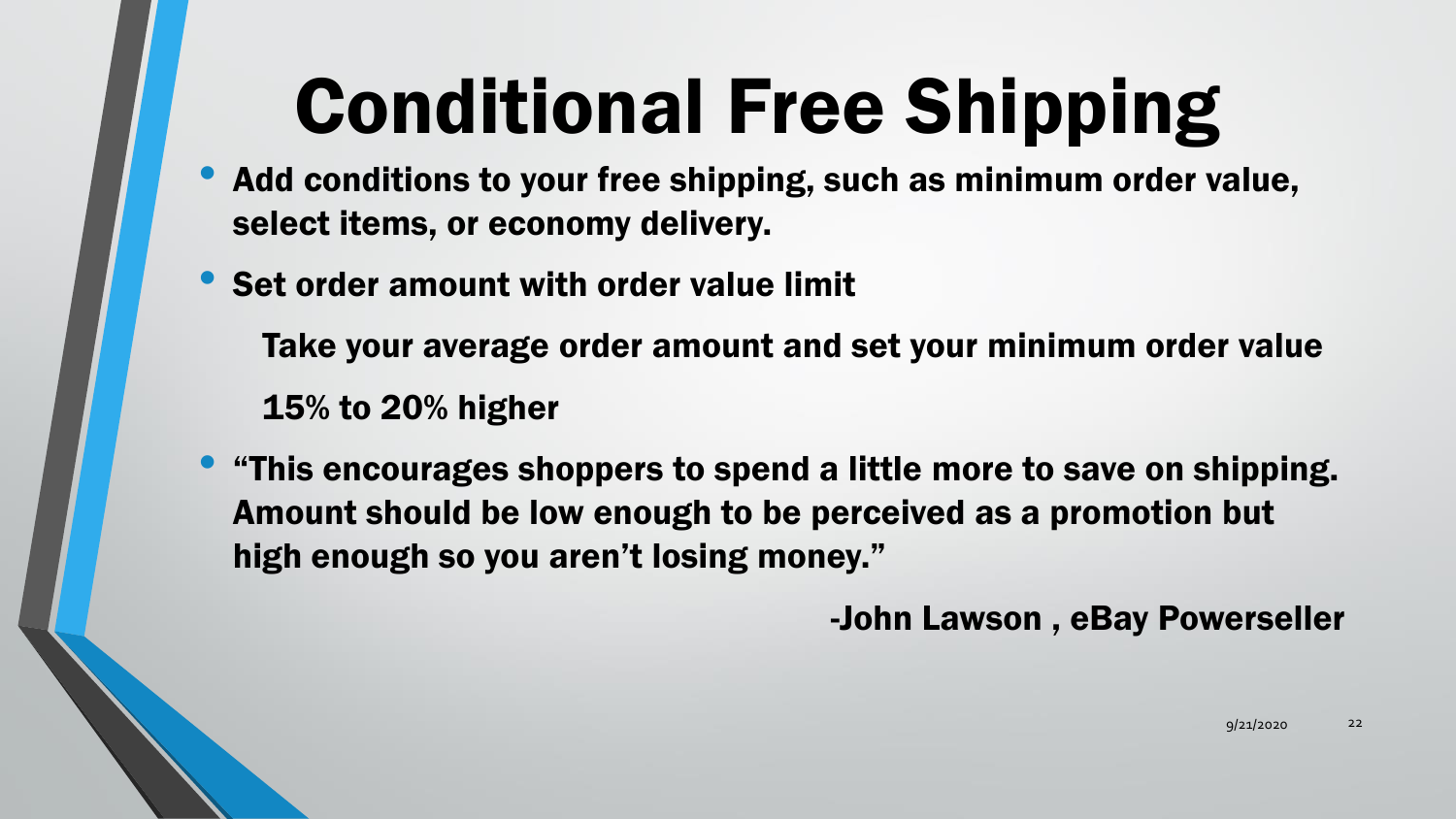# Conditional Free Shipping

- Offer free shipping on select items only (ie sale items, promos, new product line)
	- Items with low shipping cost (light weight) and enough markup to be profitable after shipping fees.
- Use free shipping as a promotional event
	- Limited time
	- **Excite prospective buyers**
	- Use social media, email marketing list to promote
	- Rewards or loyalty programs (ie free shipping on next purchase)
- Offer free economy shipping
	- Use longer delivery times for cheaper rates (ie USPS parcel post)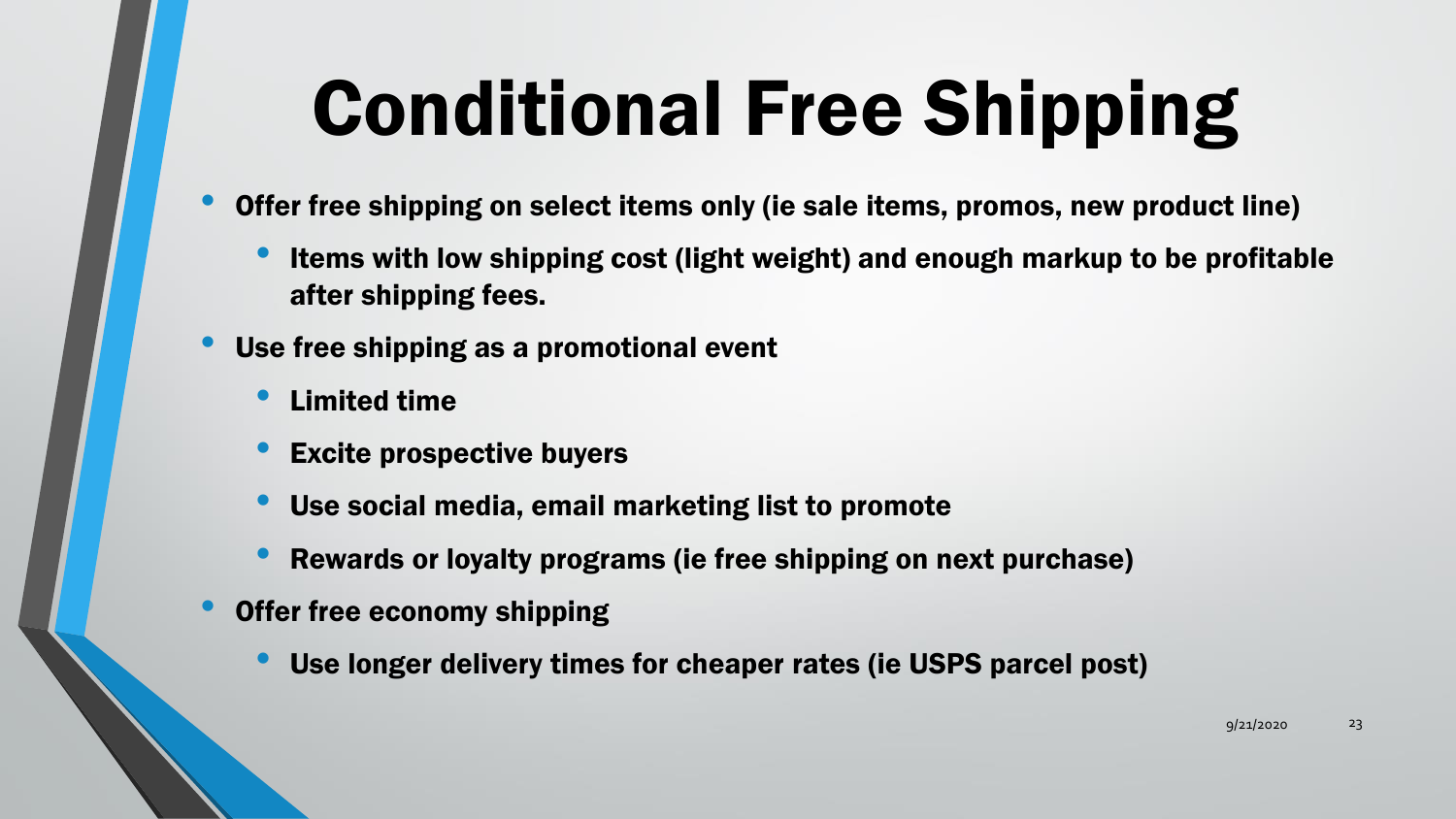# Unconditional Free Shipping

- Reduce customers service issues and complaints
- All your competitors are doing it
- Stand out from competitors who may not have free shipping Offer all product, no minimum free shipping to separate yourself from the crowd.
- Pricey items that have high profit margin are affordable to offer free shipping.

If you offer free shipping it is important to have healthy profit margins and strategies to control costs for product fulfillment and shipping.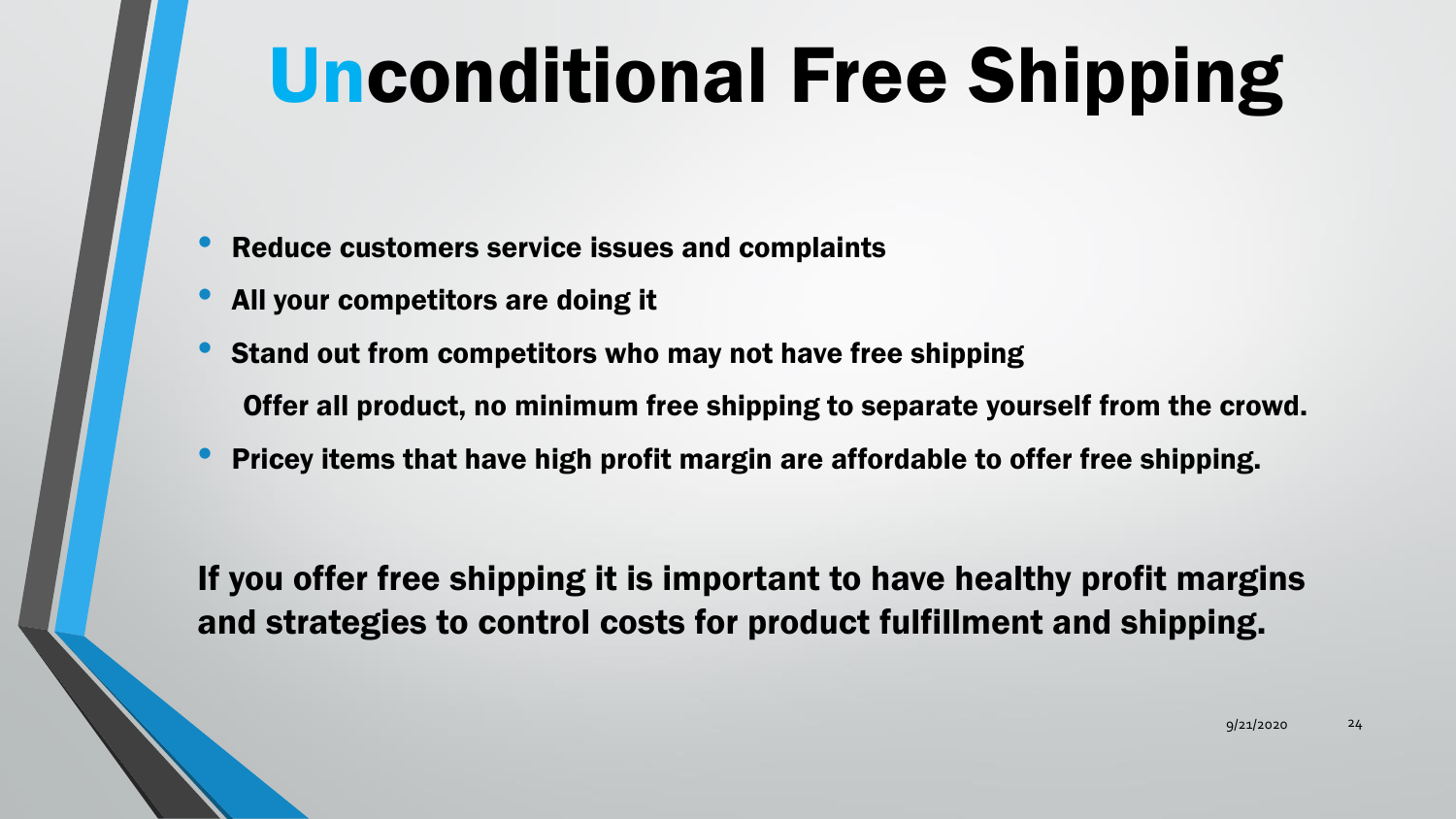# Shipping Costs Considerations

- Use shipping rate comparison software
- Use integrated online order fulfillment service
- Be transparent with shipping fees at checkout
- Be clear listing your fees at checkout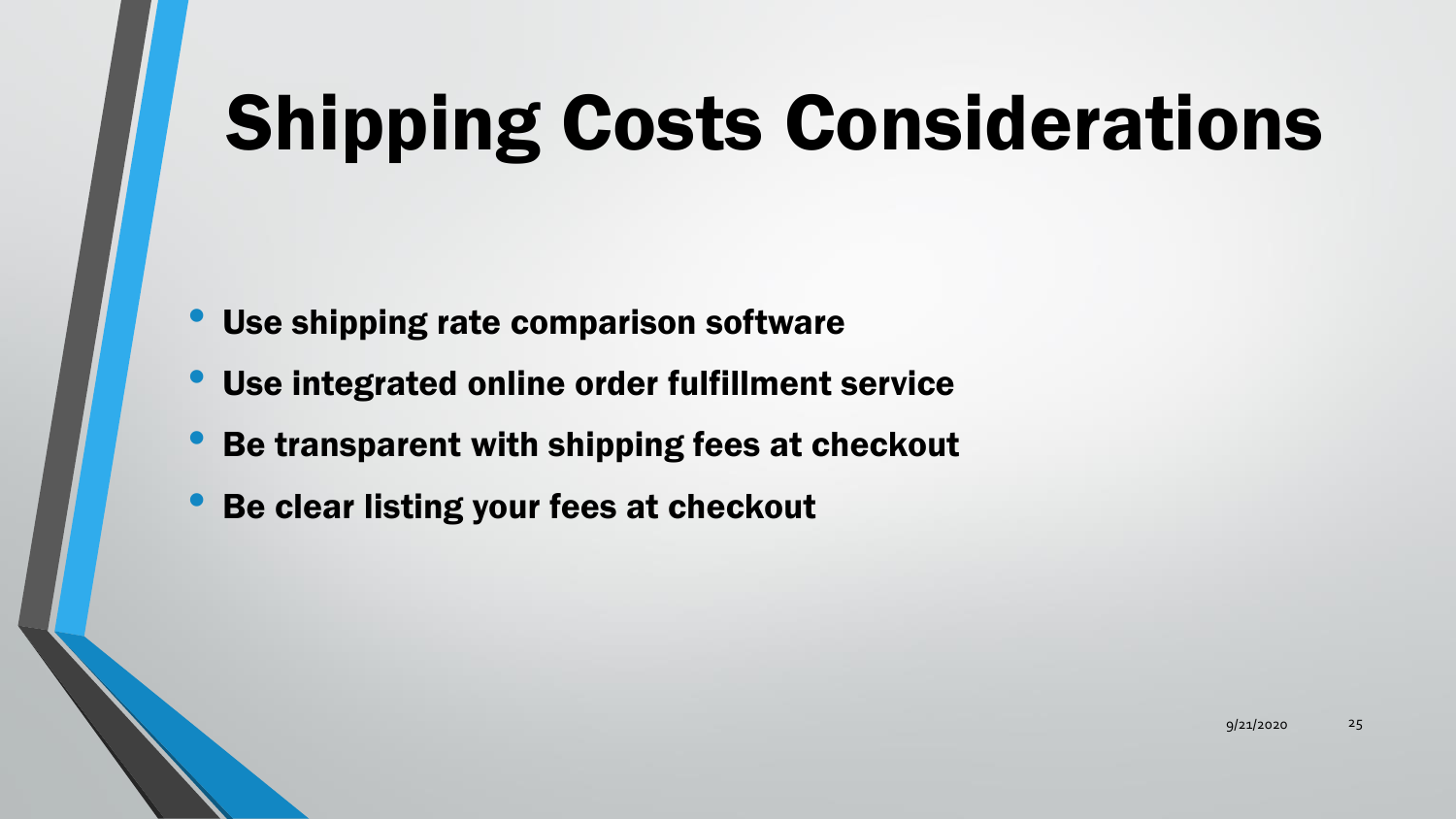### Can you afford to offer free shipping?

#### Calculate all costs!

marketing efforts + product costs and assembly/manufacturing + packaging materials + shipping materials + handling + return policy expectations + online shipping platform monthly fees + office support + transaction fees+ profit margin = CAN YOU AFFORD FREE SHIPPING?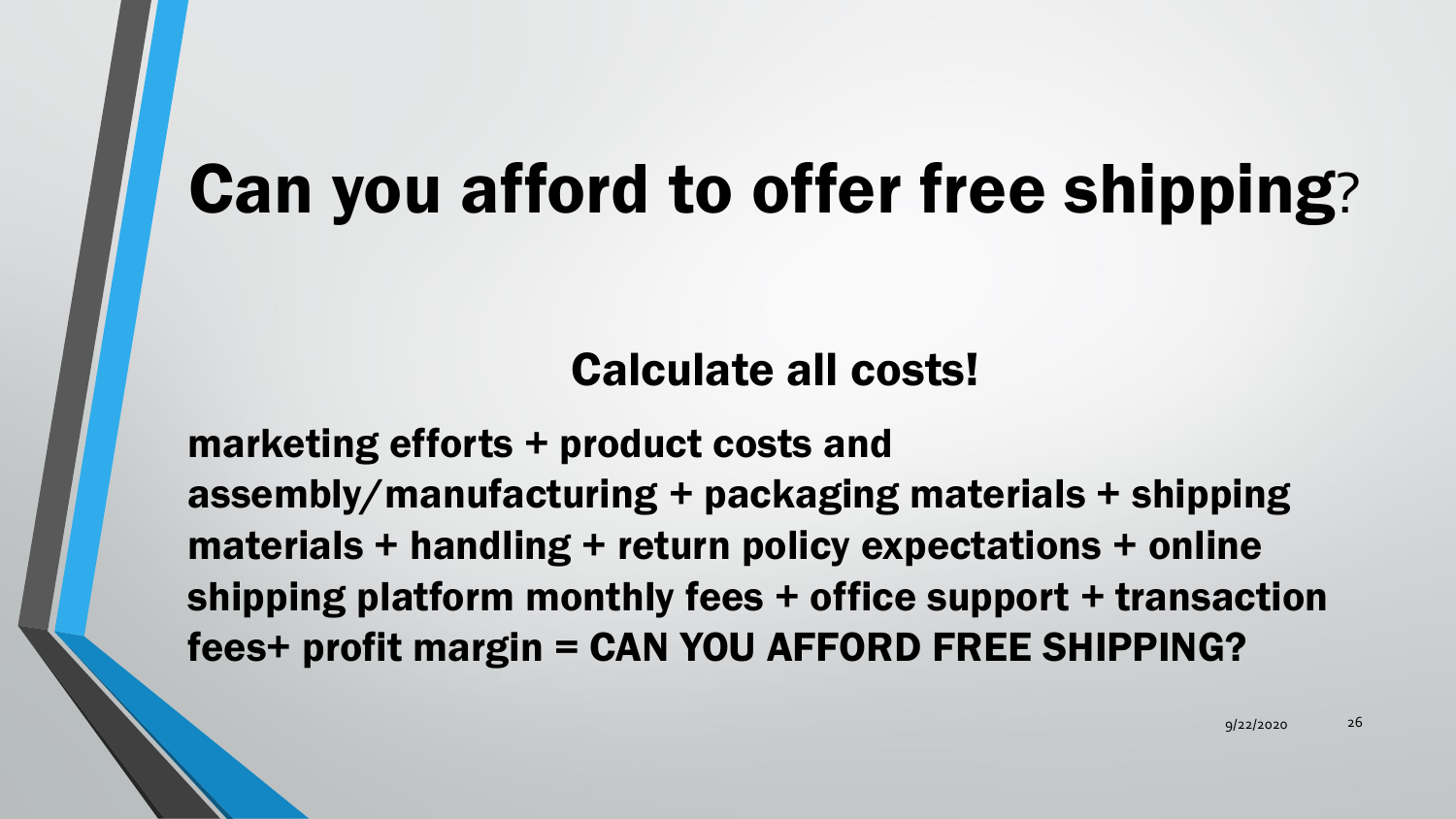### Resources

#### [Easy to navigate online resources for small](https://goshippo.com/)  business support

- <https://www.shopify.com/>
- <https://www.squarespace.com/>
- <https://goshippo.com/>
- <https://www.try.shipbob.com/>
- <https://shippingeasy.com/>

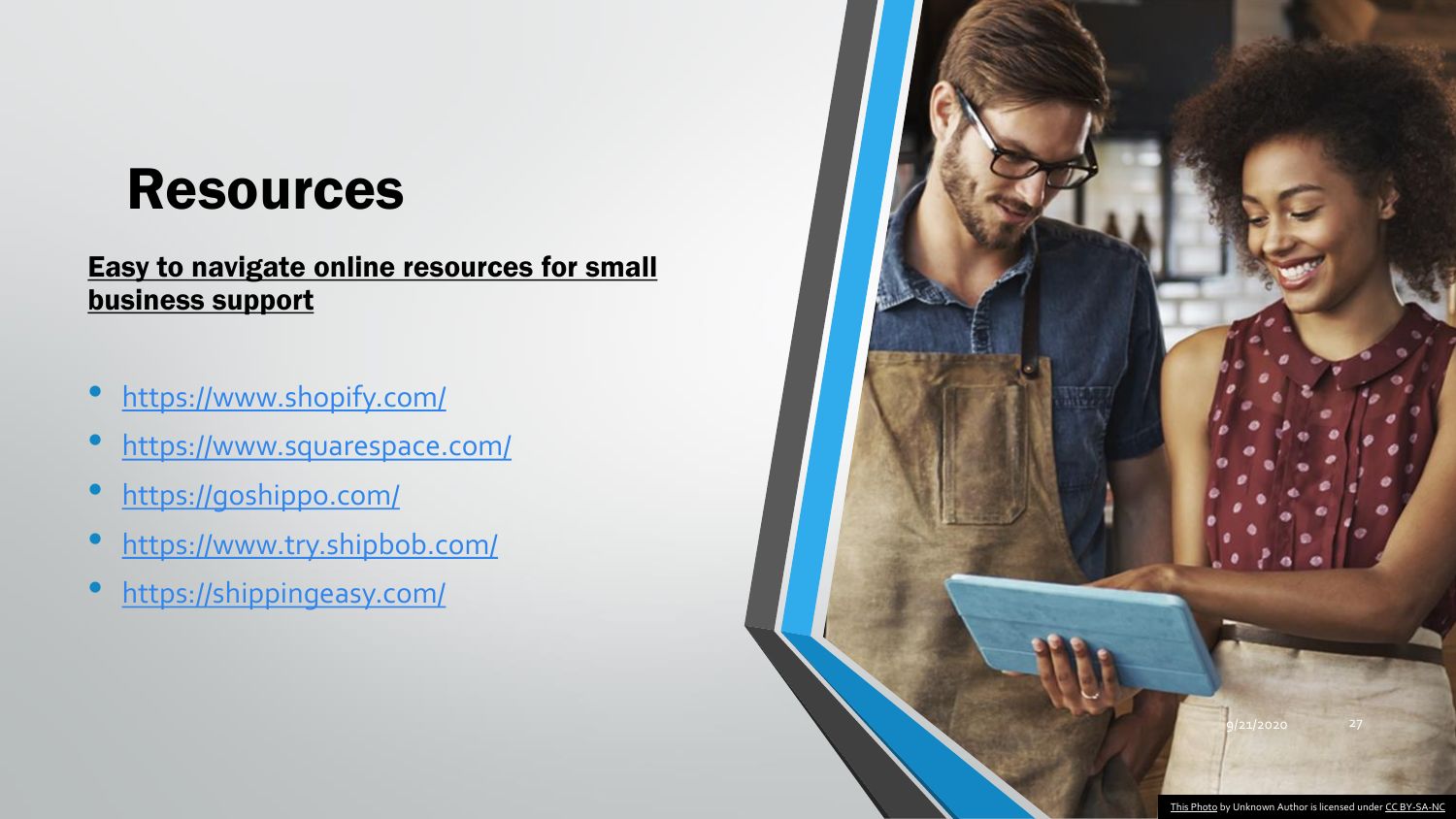

# **Summary**

- Shipping strategies are a reflection of your business.
- Experiment and be creative.
- Customize your services to be sustainable and profitable for you.